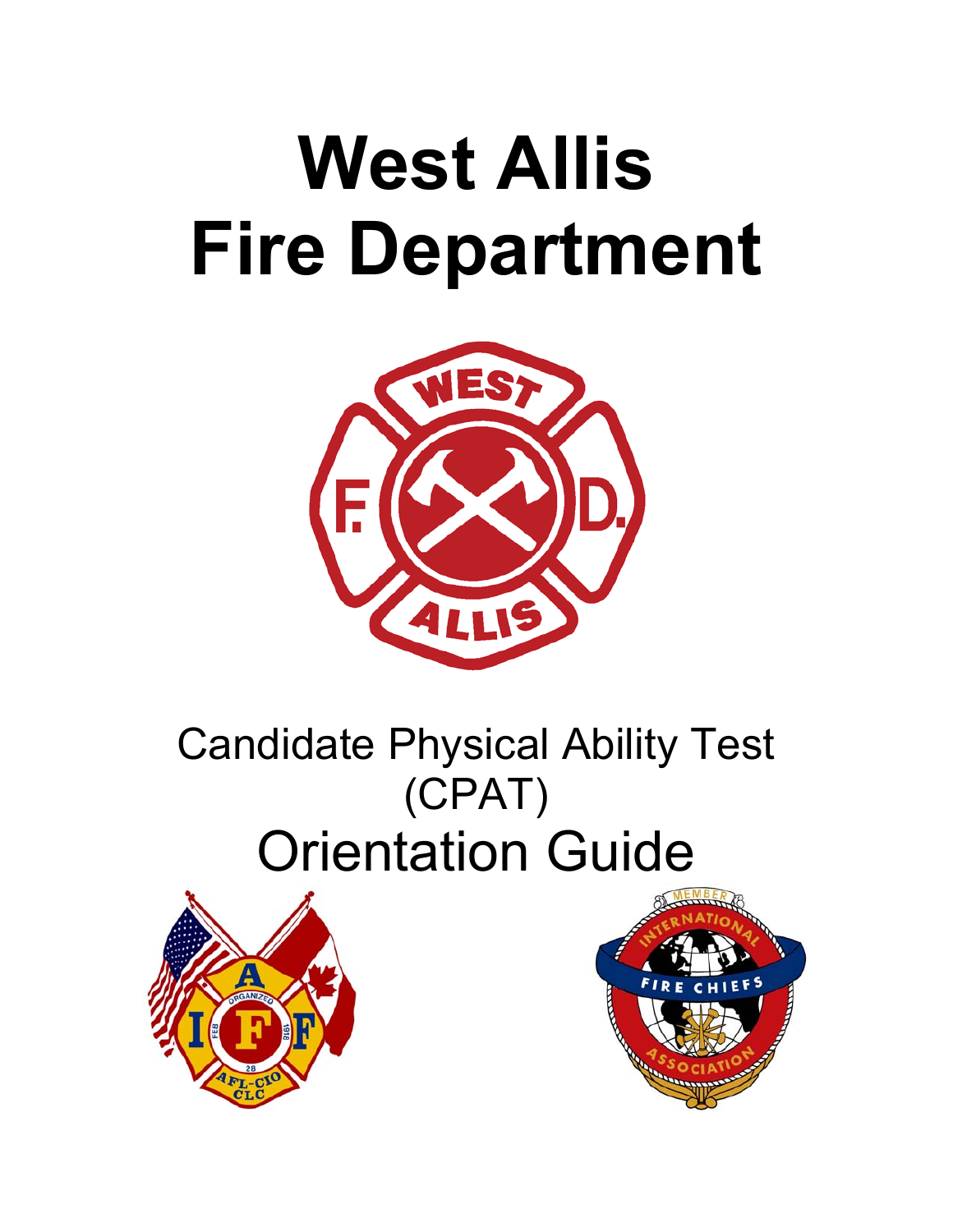

This candidate physical ability test (CPAT) consists of eight separate events. The CPAT is a sequence of events requiring you to progress along a predetermined path from event to event in a continuous manner. This test was developed to allow fire departments to obtain pools of trainable candidates who are physically able to perform essential job tasks at fire scenes.

#### **This is a pass/fail test based on a validated maximum total time of 10 minutes and 20 seconds**.

In these events, you wear a 50-pound (22.68-kg) vest to simulate the weight of self-contained breathing apparatus (SCBA) and fire fighter protective clothing. An additional 25 pounds (11.34 kg), using two 12.5-pound (5.67-kg) weights that simulate a high-rise pack (hose bundle), is added to your shoulders for the stair climb event.

Throughout all events, you must wear long pants, a hard hat with chin strap, work gloves and footwear with no open heel or toe. Watches and loose or restrictive jewelry are not permitted.

All props were designed to obtain the necessary information regarding your physical ability. The tools and equipment were chosen to provide the highest level of consistency, safety and validity in measuring your physical abilities. A schematic drawing of the CPAT is included in this orientation material; however, the course layout may vary in order to conform to the fire department's test area. The events and distances between events are always the same.

The events are placed in a sequence that best simulates fire scene events while allowing an 85-foot (25.91-m) walk between events. To ensure the highest level of safety and to prevent exhaustion, no running is allowed between events. This walk allows you approximately 20 seconds to recover and regroup before each event.

To ensure scoring accuracy by eliminating timer failure, two stopwatches are used to time the CPAT. One stopwatch is designated as the official test time stopwatch, the second is the backup stopwatch. If mechanical failure occurs, the time on the backup stopwatch is used. The stopwatches are set to the pass/fail time and count down from 10 minutes and 20 seconds. If time elapses prior to the completion of the test, the test is concluded and you fail the test.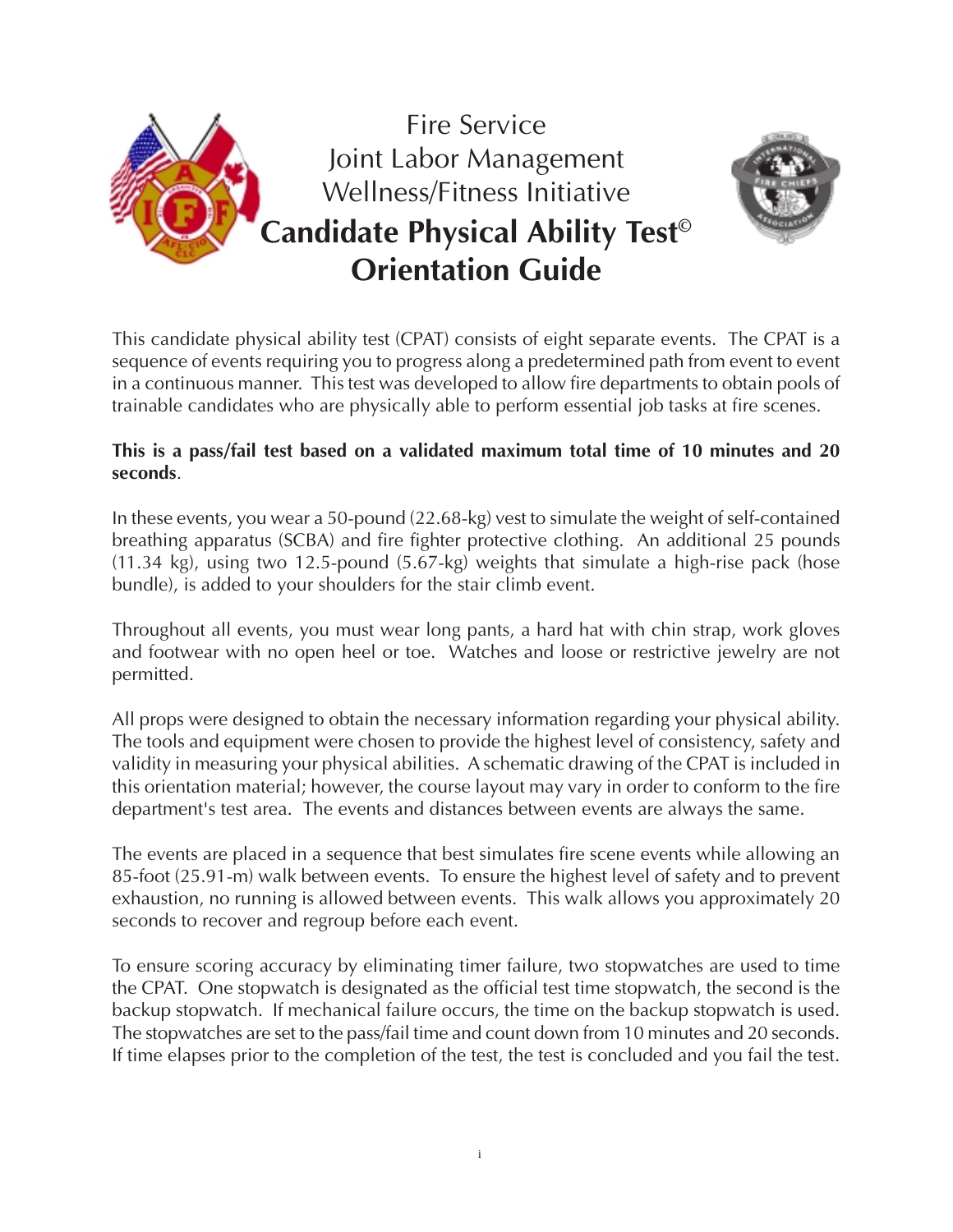# **Event 1 Stair Climb**

#### **Equipment**

This event uses a StepMill stair climbing machine. The machine is positioned with one side up against a wall and an elevated proctor platform on the side opposite the wall. A single handrail on the wall side is available for you to grasp while mounting and dismounting the StepMill. Additional steps are placed at the base of the StepMill to assist you in mounting the StepMill.

#### **Purpose of Evaluation**

This event is designed to simulate the critical tasks of climbing stairs in full protective clothing while carrying a high-rise pack (hose bundle) and climbing stairs in full protective clothing carrying fire fighter equipment. This event challenges your aerobic capacity, lower body muscular endurance and ability to balance. This event affects your aerobic energy system as well as the following muscle groups: quadriceps, hamstrings, glutes, calves, and lower back stabilizers.

#### **Event**

For this event, you must wear two 12.5-pound (5.67-kg) weights on your shoulders to simulate the weight of a high-rise pack. Prior to the initiation of the timed CPAT, there is a 20-second warm-up on the StepMill at a set stepping rate of 50 steps per minute. During this warm-up period, you are permitted to dismount, grasp the rail or hold the wall to establish balance and cadence. If you fall or dismount the StepMill during the 20-second warm-up period, you must remount the StepMill and restart the entire 20-second warm-up period. You are allowed to restart the warm-up period twice. The timing of the test begins at the end of this warm-up period when the proctor who calls the word "START." There is no break in time between the warm-up period and the actual timing of the test. For the test, you must walk on the StepMill at a set stepping rate of 60 steps per minute for 3 minutes. This concludes the event. The two 12.5-pound (5.67-kg) weights are removed from your shoulders. Walk 85 feet (25.91 m) within the established walkway to the next event.

#### **Failures**

If you fall or dismount the StepMill three times during the warm-up period, you fail the test. If you fall, grasp any of the test equipment or dismount the StepMill after the timed CPAT begins, the test is concluded and you fail the test. During the test, you are permitted to touch the wall or handrail for balance only momentarily. However, if the wall or handrail is grasped or touched for an extended period of time, or if the wall or handrail is used for weight bearing, you are warned. Only two warnings are given. The third infraction constitutes a failure, the test time is concluded and you fail the test.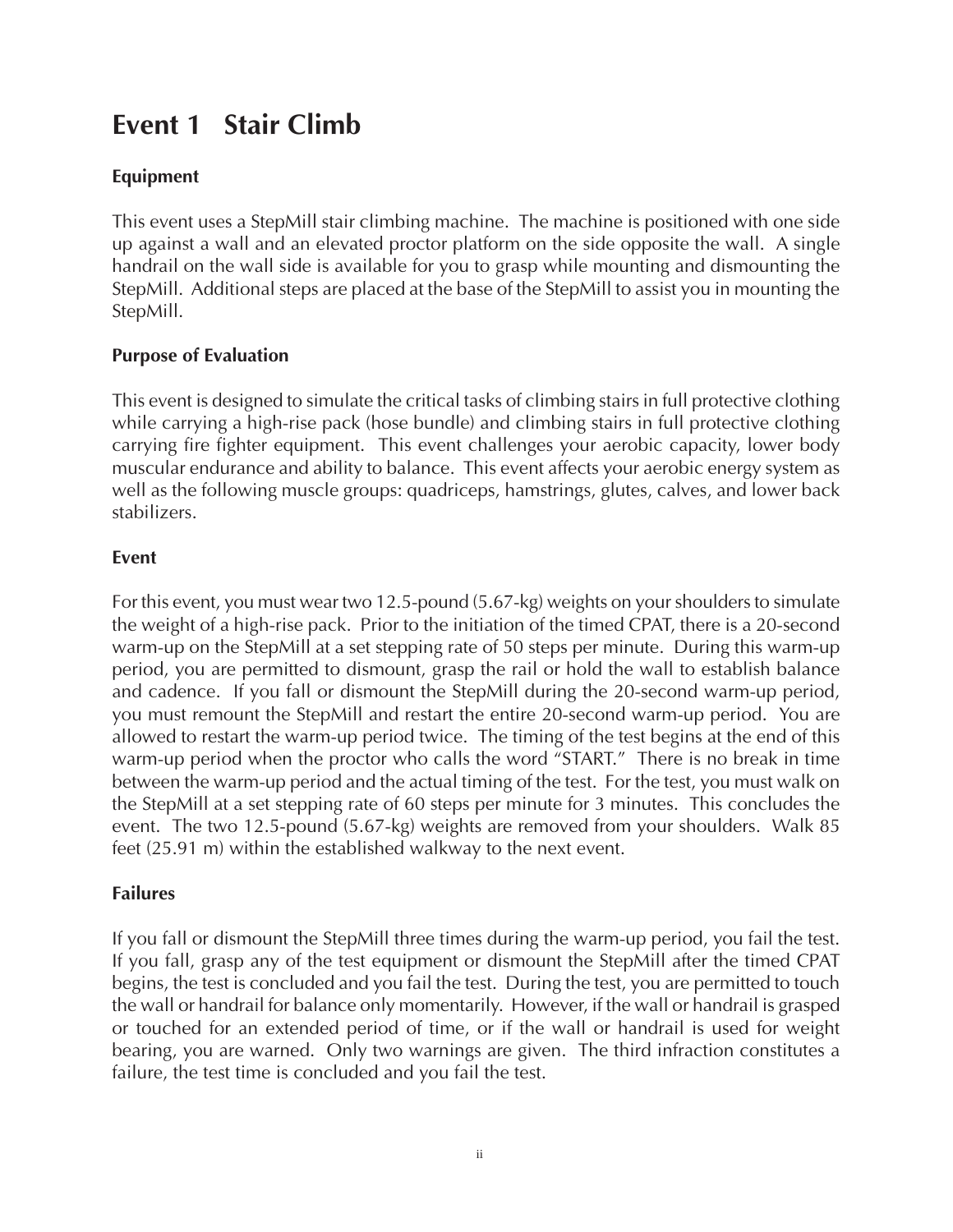# **Event 2 Hose Drag**

#### **Equipment**

This event uses an uncharged fire hose with a hoseline nozzle. The hoseline is marked at 8 feet (2.24 m) past the coupling at the nozzle to indicate the maximum amount of hose you are permitted to drape across your shoulder or chest. The hoseline is also marked at 50 feet (15.24 m) past the coupling at the nozzle to indicate the amount of hoseline that you must pull into a marked boundary box before completing the test.

#### **Purpose of Evaluation**

This event is designed to simulate the critical tasks of dragging an uncharged hoseline from the fire apparatus to the fire occupancy and pulling an uncharged hoseline around obstacles while remaining stationary. This event challenges your aerobic capacity, lower body muscular strength and endurance, upper back muscular strength and endurance, grip strength and endurance, and anaerobic endurance. This event affects your aerobic and anaerobic energy systems as well as the following muscle groups: quadriceps, hamstrings, glutes, calves, lower back stabilizers, biceps, deltoids, upper back, and muscles of the forearm and hand (grip).

#### **Event**

For this event, you must grasp a hoseline nozzle attached to 200 feet (60 m) of 1 3/4-inch (44-mm) hose. Place the hoseline over your shoulder or across your chest, not exceeding the 8-foot (2.24-m) mark. You are permitted to run during the hose drag. Drag the hose 75 feet (22.86 m) to a pre-positioned drum, make a 90° turn around the drum, and continue an additional 25 feet  $(7.62 \text{ m})$ . Stop within the marked 5 foot x 7 foot  $(1.52 \text{ m} \times 2.13 \text{ m})$  box, drop to at least one knee and pull the hoseline until the hoseline's 50-foot (15.24-m) mark crosses the finish line. During the hose pull, you must keep at least one knee in contact with the ground and knee(s) must remain within the marked boundary lines. This concludes the event. Walk 85 feet (25.91 m) within the established walkway to the next event.

#### **Failures**

During the hose drag, if you fail to go around the drum or go outside of the marked path (cones), the test time is concluded and you fail the test. During the hose pull, you are warned if at least one knee is not kept in contact with the ground. The second infraction constitutes a failure, the test time is concluded and you fail the test. During hose pull, you are warned if your knees go outside the marked boundary line. The second infraction constitutes a failure, the test time is concluded and you fail the test.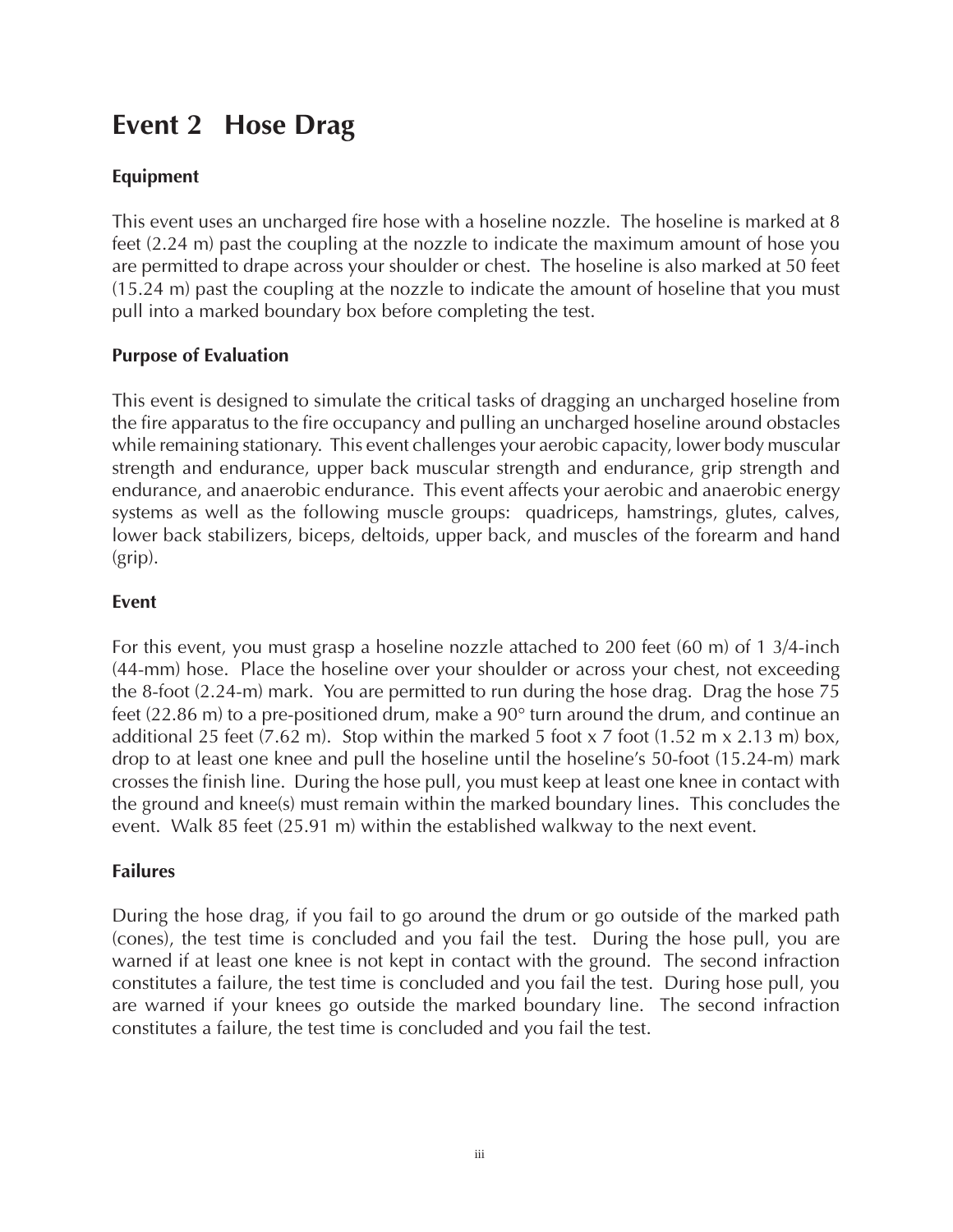# **Event 3 Equipment Carry**

#### **Equipment**

This event uses two saws and a tool cabinet replicating a storage cabinet on a fire truck.

#### **Purpose of Evaluation**

This event is designed to simulate the critical tasks of removing power tools from a fire apparatus, carrying them to the emergency scene and returning the equipment to the fire apparatus. This event challenges your aerobic capacity, upper body muscular strength and endurance, lower body muscular endurance, grip endurance, and balance. This event affects your aerobic energy system as well as the following muscle groups: biceps, deltoids, upper back, trapezius, muscles of the forearm and hand (grip), glutes, quadriceps, and hamstrings.

#### **Event**

For this event, you must remove the two saws from the tool cabinet, one at a time, and place them on the ground. Pick up both saws, one in each hand, and carry them while walking 75 feet (22.86 m) around the drum, then back to the starting point. You are permitted to place the saw(s) on the ground and adjust your grip. Upon return to the tool cabinet, place the saws on the ground, pick up each saw one at a time, and replace the saw in the designated space in the cabinet. This concludes the event. Walk 85 feet (25.91 m) within the established walkway to the next event.

#### **Failures**

If you drop either saw on the ground during the carry, the test time is concluded and you fail the test. You receive one warning for running. The second infraction constitutes a failure, the test time is concluded and you fail the test.

# **Event 4 Ladder Raise and Extension**

#### **Equipment**

This event uses two 24-foot (7.32-m) fire department ladders. For your safety, a retractable lanyard is attached to the ladder that you raise.

#### **Purpose of Evaluation**

This event is designed to simulate the critical tasks of placing a ground ladder at a fire structure and extending the ladder to the roof or window. This event challenges your aerobic capacity, upper body muscular strength, lower body muscular strength, balance, grip strength,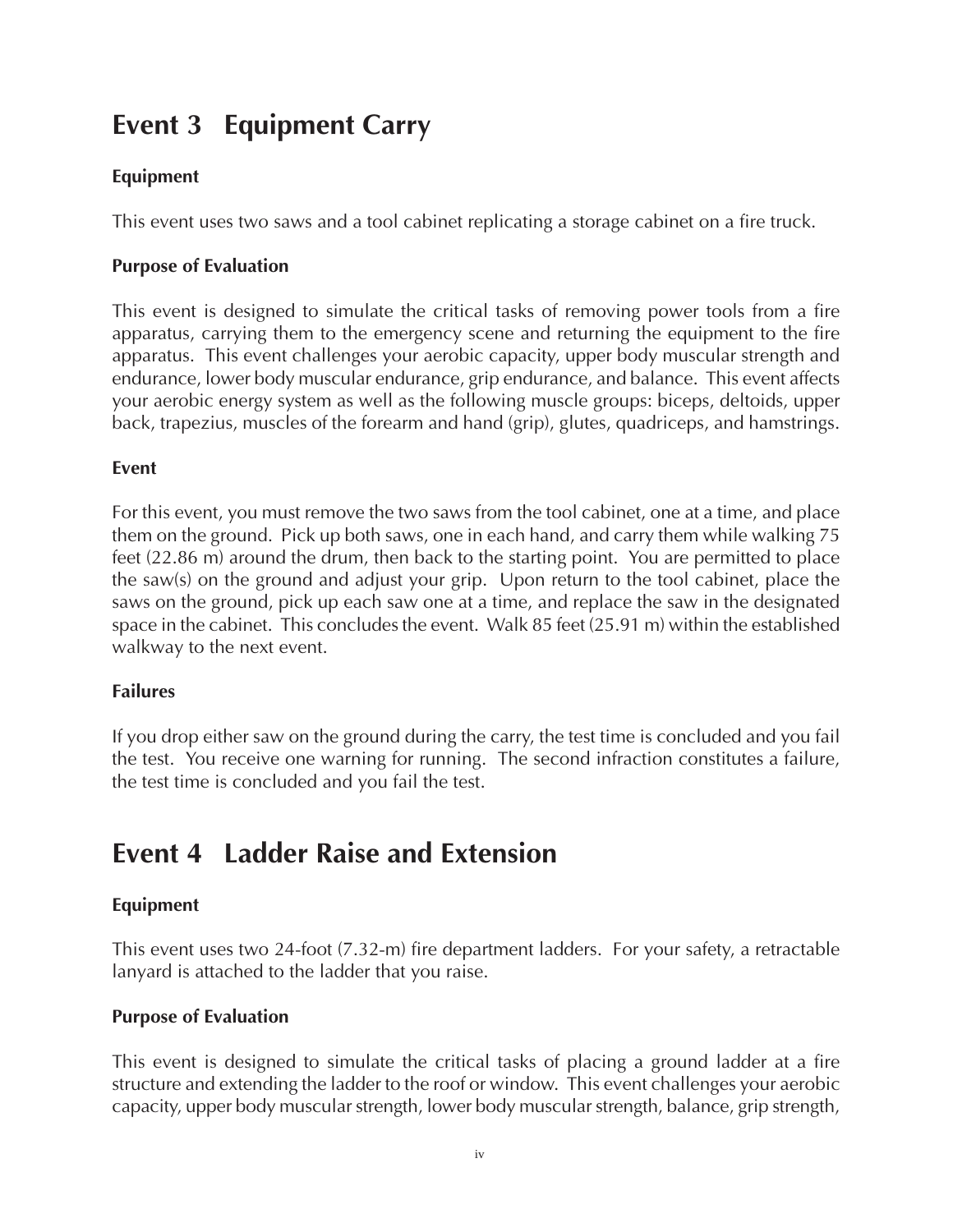and anaerobic endurance. This event affects your aerobic and anaerobic energy systems as well as the following muscle groups: biceps, deltoids, upper back, trapezius, muscles of the forearm and hand (grip), glutes, quadriceps, and hamstrings.

#### **Event**

For this event, you must walk to the top rung of the 24-foot (7.32-m) aluminum extension ladder, lift the unhinged end from the ground, and walk it up until it is stationary against the wall. This must be done in a hand over hand fashion, using each rung until the ladder is stationary against the wall. You must not use the ladder rails to raise the ladder. Immediately proceed to the pre-positioned and secured 24-foot (7.32-m) aluminum extension ladder, stand with both feet within the marked box of 36 inches x 36 inches (91.44 cm x 91.44 cm), and extend the fly section hand over hand until it hits the stop. Then, lower the fly section hand over hand in a controlled fashion to the starting position. This concludes the event. Walk 85 feet (25.91 m) within the established walkway to the next event.

#### **Failures**

If you miss any rung during the raise, one warning is given. The second infraction constitutes a failure, the test time is concluded and you fail the test. If you allow the ladder to fall to the ground or the safety lanyard is activated because you released your grip on the ladder, the test time is concluded and you fail the test. If during the ladder extension, your feet do not remain within marked boundary lines, one warning is given. The second infraction constitutes a failure, the test time is concluded and you fail the test. If you do not maintain control of the ladder in a hand over hand manner, or let the rope halyard slip in an uncontrolled manner, your test time is concluded and you fail the test.

# **Event 5 Forcible Entry**

#### **Equipment**

This event uses a mechanized device located 39 inches (1 m) off the ground that measures cumulative force and a 10-pound (4.54-kg) sledgehammer.

#### **Purpose of Evaluation**

This event is designed to simulate the critical tasks of using force to open a locked door or to breach a wall. This event challenges your aerobic capacity, upper body muscular strength and endurance, lower body muscular strength and endurance, balance, grip strength and endurance, and anaerobic endurance. This event affects your aerobic and anaerobic energy systems as well as the following muscle groups: quadriceps, glutes, triceps, upper back, trapezius, and muscles of the forearm and hand (grip).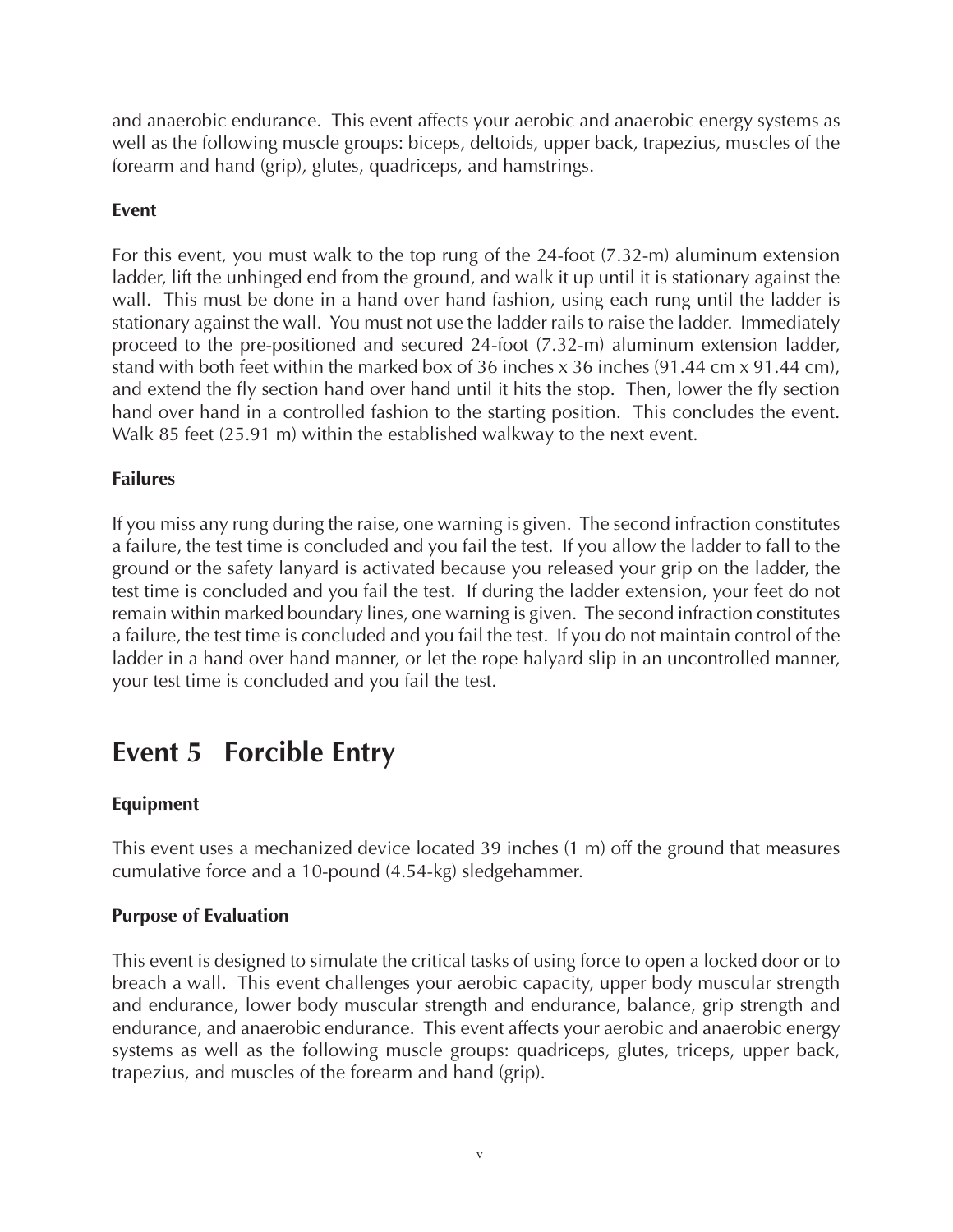#### **Event**

For this event, you must use a 10-pound (4.54-kg) sledgehammer to strike the measuring device in the target area until the buzzer is activated. During this event, you must keep your feet outside the toe-box at all times. After the buzzer is activated, place the sledgehammer on the ground. This concludes the event. Walk 85 feet (25.91 m) within the established walkway to the next event.

#### **Failures**

If you do not maintain control of the sledgehammer and release it from both hands while swinging, it constitutes a failure, the test time is concluded and you fail the test. If you step inside the toe-box, one warning is given. The second infraction constitutes a failure, the test time is concluded and you fail the test.

# **Event 6 Search**

#### **Equipment**

This event uses an enclosed search maze that has obstacles and narrowed spaces.

#### **Purpose of Evaluation**

This event is designed to simulate the critical task of searching for a fire victim with limited visibility in an unpredictable area. This event challenges your aerobic capacity, upper body muscular strength and endurance, agility, balance, anaerobic endurance, and kinesthetic awareness. This event affects your aerobic and anaerobic energy systems as well as the following muscle groups: muscles of the chest, shoulder, triceps, quadriceps, abdominals, and lower back.

#### **Event**

For this event, you must crawl through a tunnel maze that is approximately 3 feet (91.44 cm) high, 4 feet (121.92 cm) wide and 64 feet (19.51 m) in length with two 90° turns. At a number of locations in the tunnel, you must navigate around, over and under obstacles. In addition, at two locations, you must crawl through a narrowed space where the dimensions of the tunnel are reduced. Your movement is monitored through the maze. If for any reason, you choose to end the event, call out or rap sharply on the wall or ceiling and you will be assisted out of the maze. Upon exit from the maze, the event is concluded. Walk 85 feet (25.91 m) within the established walkway to the next event.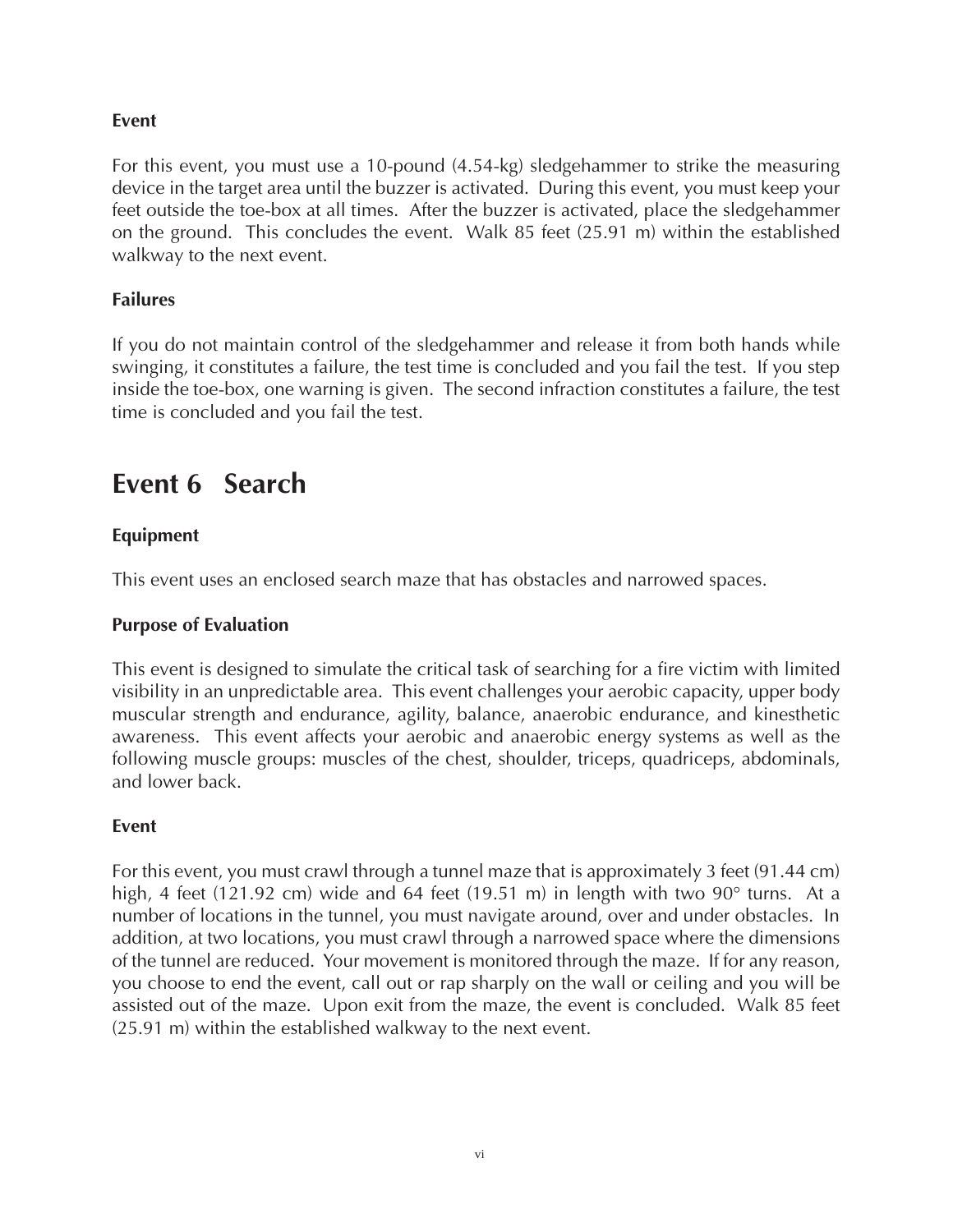#### **Failures**

A request for assistance that requires the opening of the escape hatch or opening of the entrance/exit covers constitutes a failure, the test time is concluded and you fail the test.

# **Event 7 Rescue**

#### **Equipment**

This event uses a weighted mannequin equipped with a harness with shoulder handles.

#### **Purpose of Evaluation**

This event is designed to simulate the critical task of removing a victim or injured partner from a fire scene. This event challenges your aerobic capacity, upper and lower body muscular strength and endurance, grip strength and endurance, and anaerobic endurance. This event affects your aerobic and anaerobic energy systems as well as the following muscle groups: quadriceps, hamstrings, glutes, abdominals, torso rotators, lower back stabilizers, trapezius, deltoids, latissimus dorsi, biceps, and muscles of the forearm and hand (grip).

#### **Event**

For this event, you must grasp a 165-pound (74.84-kg) mannequin by the handle(s) on the shoulder(s) of the harness (either one or both handles are permitted), drag it 35 feet (10.67 m) to a pre-positioned drum, make a 180° turn around the drum, and continue an additional 35 feet (10.67 m) to the finish line. You are not permitted to grasp or rest on the drum. It is permissible for the mannequin to touch the drum. You are permitted to drop and release the mannequin and adjust your grip. The entire mannequin must be dragged until it crosses the marked finish line. This concludes the event. Walk 85 feet (25.91 m) within the established walkway to the next event.

#### **Failures**

If you grasp or rest on the drum at any time, one warning is given. The second infraction constitutes a failure, the test time is concluded and you fail the test.

# **Event 8 Ceiling Breach and Pull**

#### **Equipment**

This event uses a mechanized device that measures overhead push and pull forces and a pike pole. The pike pole is a commonly used piece of equipment that consists of a 6-foot long pole with a hook and point attached to one end.